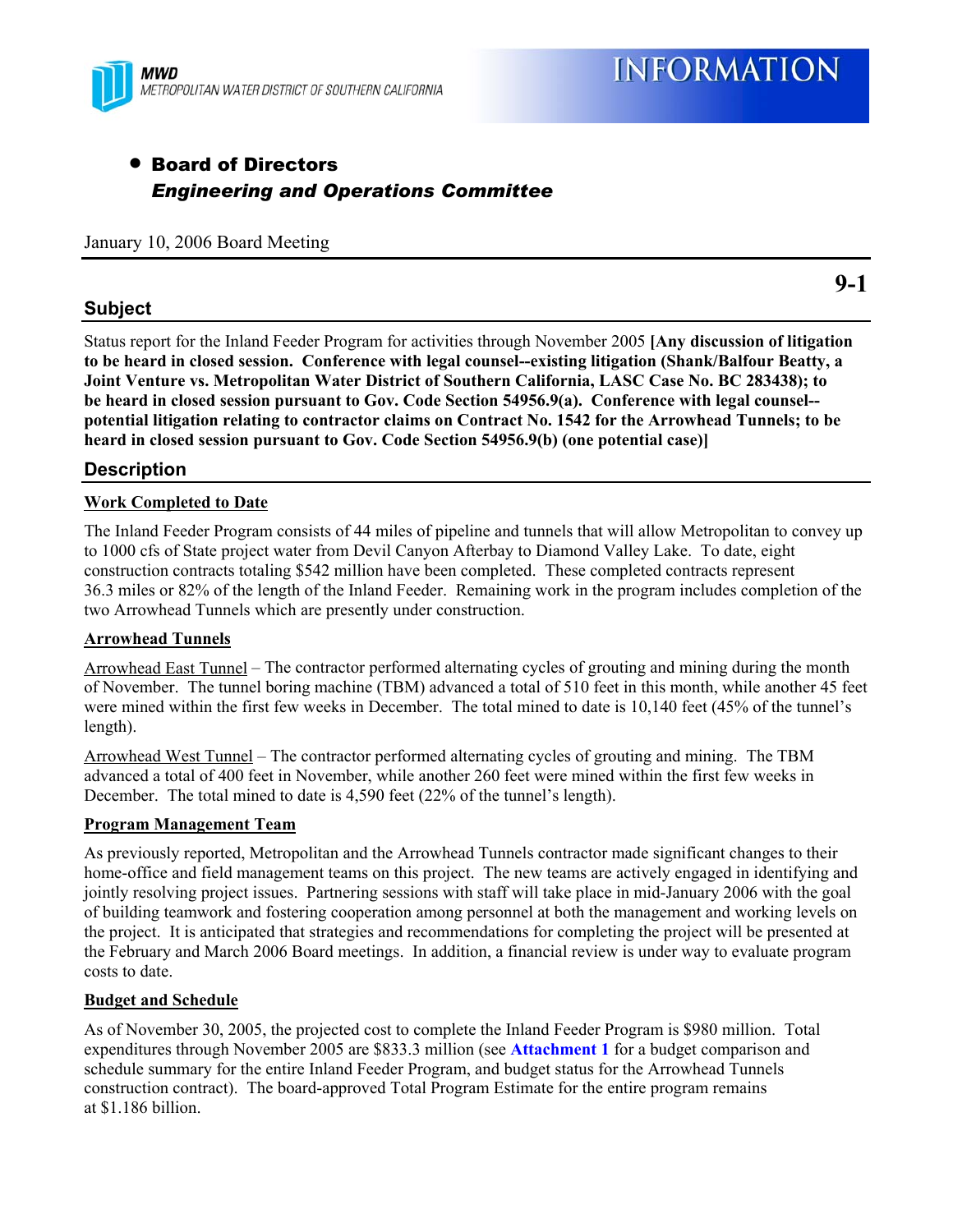The on-line date for the Inland Feeder is dependent upon completion of the Arrowhead Tunnels. The estimated completion date of late 2008 for the Arrowhead Tunnels was reported to the Board in October 2005. However, due to project delays, the completion date is currently under review. A revised project completion date, and costs associated with the schedule impacts, will be brought to the Board in March 2006.

Upon completion of construction, environmental mitigation measures will continue along the Arrowhead Tunnels alignment for up to two years in accordance with the Environmental Impact Report.

#### **Policy**

Board request

### **Fiscal Impact**

Refer to **Attachment 1**.

1/4/2006 *Roy L. Wolfe Date* 

*Manager, Corporate Resources* 

1/4/2006 *Debra C. Man* 

*Interim CEO/General Manager* 

*Date* 

**Attachment 1 – Inland Feeder Program Budget Comparison and Schedule Summary, and Arrowhead Tunnels Construction Contract Budget Status** 

BLA #4163